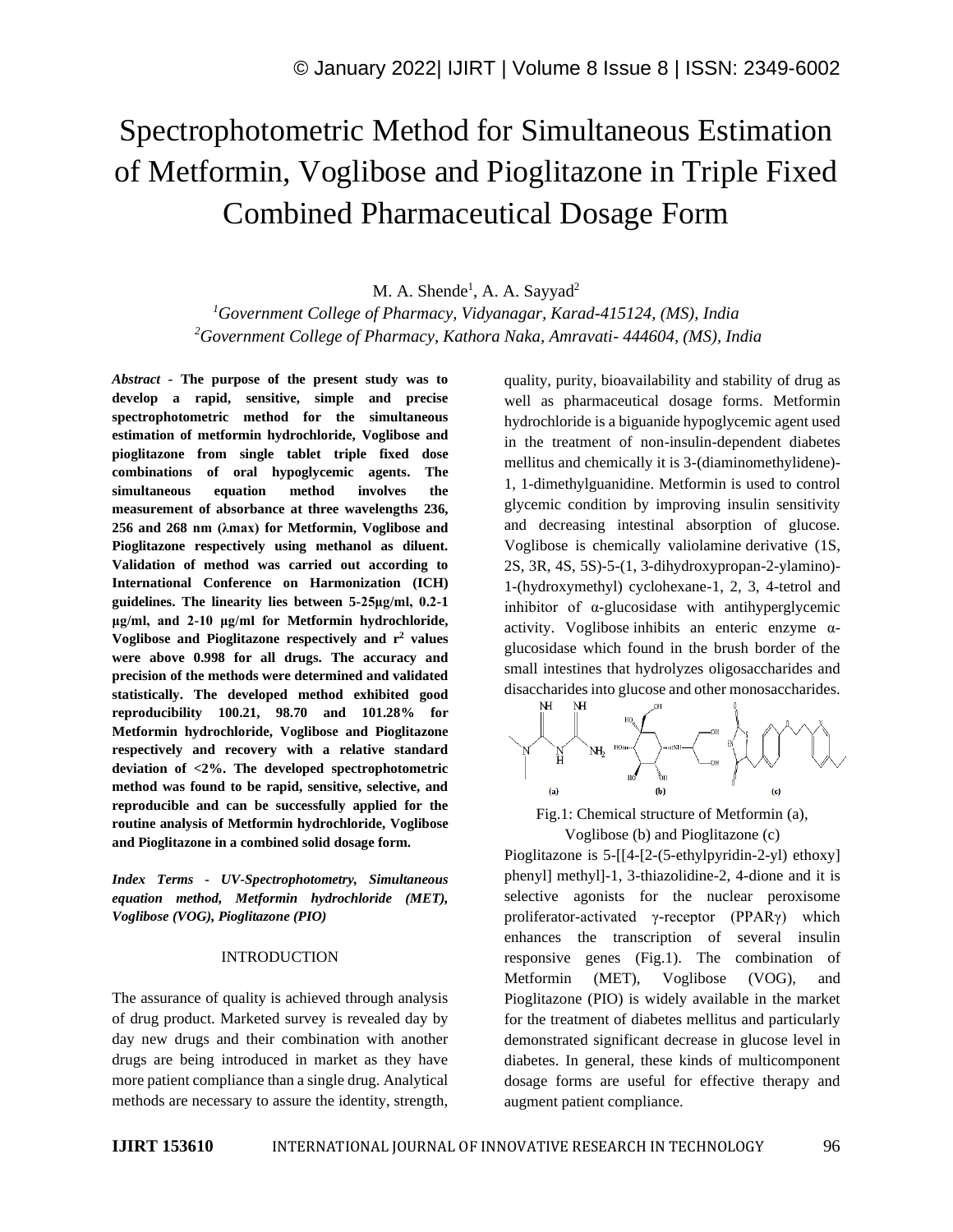Method developed can be conveniently used for quality control and routine determination of drug in pharmaceutical preparation in pharmaceutical industry. Ultraviolet visible spectrophotometry is most frequently employed techniques in pharmaceutical analysis. The estimations by photometric methods are based on the Bouger-Lambert-Beer's law, which establishes the absorbance of a solution is directly proportional to analyte concentration and path length in the solution. It involves measurement of the amount of ultraviolet (190-380 nm) or visible (380-800 nm) radiation absorbed by a substance in a solution. Instrument, which measure the ratio, or a function of the ratio of the intensity of two beams of light in the ultraviolet visible regions are called ultraviolet visible spectrophotometer. A range of analytical techniques, such as RP-HPLC, HPLC and UV spectrophotometric methods have been reported for this combination in individually or in combination of listed two drugs. From literature survey, there is need to develop accurate method for the concurrent determination of Voglibose, Pioglitazone and Metformin in combined dosage forms. Therefore, it was aimed to develop a simple, accurate, sensitive and reproducible method for combined Voglibose, Pioglitazone and Metformin in combined dosage forms by UV spectrophotometry using Simultaneous equation method.

# EXPERIMENTAL

# Materials

Active pharmaceutical ingredients of Metformin, Pioglitazone and Voglibose were received as gift sample from Macloids Pharmaceuticals Ltd. Gujarat, India. Methanol of HPLC grade was procured from Merck limited, India. The commercial sample containing Voglibose (0.2 mg), Metformin (500 mg) and Pioglitazone (7.5 mg) was purchased from local market of D-Bose MP275 brand of Sinsan Pharmaceuticals Pvt. Ltd. Pune, India. All the chemicals and reagents were used of analytical grade.

# Instrumentation

Spectrophotometric analysis was performed on a double beam UV/Visible spectrophotometer, Shimadzu (UV 1800), Software UV Probe V2.42. Ultrasonicator, Spectra lab (UCB30) was used for sonication. Standard and sample drugs were weighed by using Contech (model 1473) digital analytical balance.

# Selection of Solvent

Solubility studies were done by dissolving drugs in solvents like water and methanol. It was observed that Metformin (MET) was freely soluble in water and methanol but Voglibose (VOG) and Pioglitazone (PIO) were sparingly soluble in water forms turbidity and freely soluble in methanol therefore methanol was selected as a common solvent.

# Preparation of standard solution for MET, VOG and PIO

Standard stock solution of MET, VOG and PIO was prepared by dissolving 10 mg of each drug separately in 100 ml volumetric flask using methanol as solvent up to 100 ml and each sample sonicated up to 15 min. The resulting solution contains  $100 \mu g/ml$  of the drug. From these stock solutions, working stock solutions of concentration were prepared by appropriate dilutions to obtain final concentrations.

# Preparation of calibration curve

1 μg/ml solution of MET, VOG and PIO was subjected to a UV spectrophotometric scanning (200-400 nm) to determine the  $\lambda_{\text{max}}$  using methanol as blank. The scanning spectra of 1 μg/ml solution of MET, VOG and PIO showed clear peaks at 236, 256 and 268 nm respectively. The overlay spectra of MET, VOG and PIO were also recorded. From the overlay spectra, isoabsorptive point of MET, VOG and PIO was calculated.

Standard dilutions of each drug were prepared separately having concentration of 5-25μg/ml, 0.2- 1μg/ml and 2-10μg/ml for MET, VOG and PIO respectively. The absorbance of these standard solutions were measured at 236, 256 and 268 nm. The Calibration curves were constructed by plotting the Absorbance versus concentration and subjected to least square linear regression analysis.

# Preparation of standard solution for bulk drugs

Accurately weighed and transferred 500 mg of MET, 0.2 mg of VOG and 7.5 mg of PIO standards into a 100 ml clean dry volumetric flask. Then a small amount of diluent was added and the flask was sonicated for 30 min and diluted up the mark with diluent to obtained final concentrations of MET, PIO and VOG were 5000, 2 and 75μg/ml, respectively. From the above stock solutions, 1 ml was pipette out to a 10ml volumetric flask and the final volume was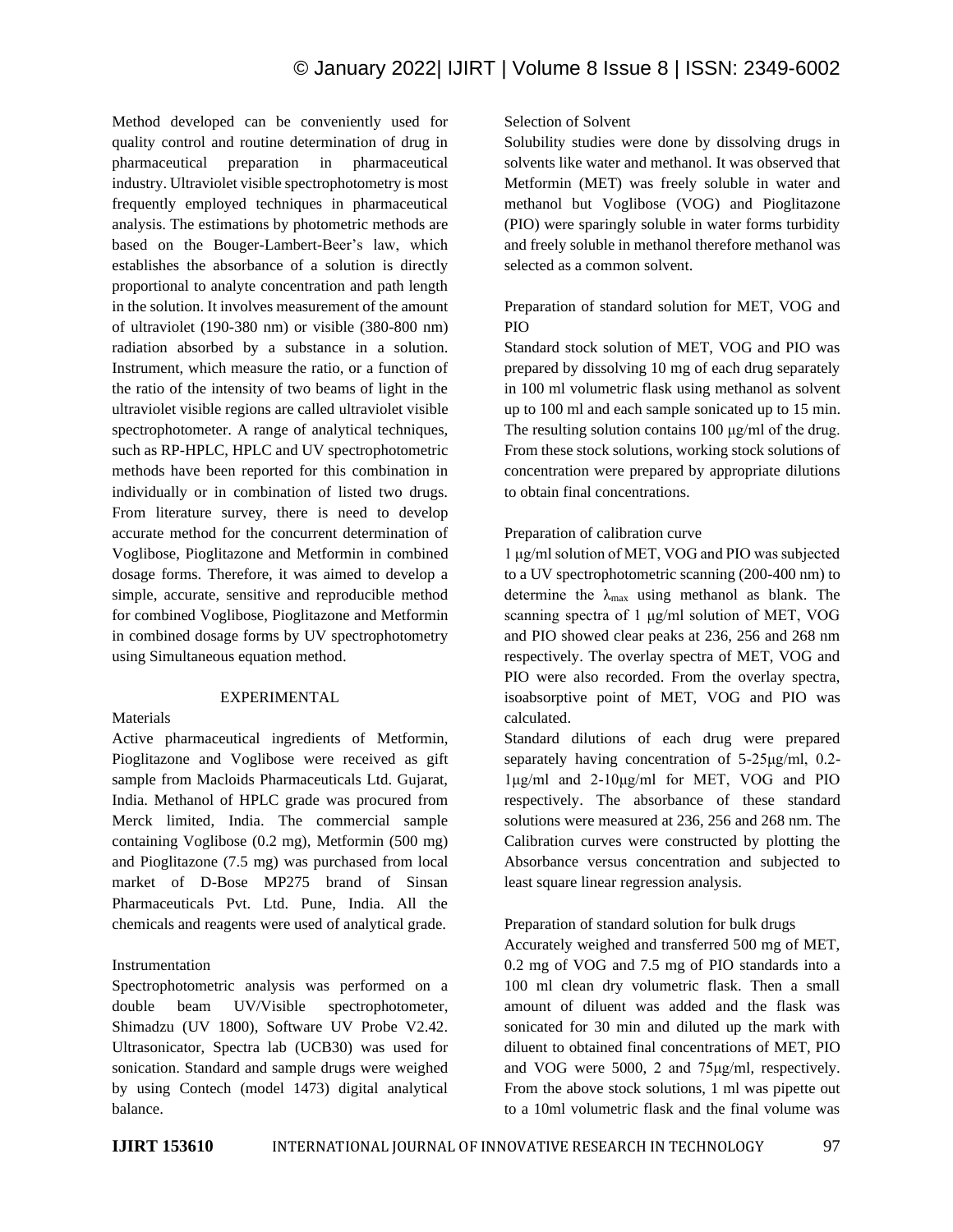made up with diluent to obtain final concentrations of 500μg/ml MET, 0.2μg/ml VOG and 7.5 μg/ml of PIO.

#### Analysis of tablet formulation

20 tablets of D-Bose MP275 (500/0.2/7.5 mg Metformin hydrochloride, Voglibose and Pioglitazone) were weighed and triturated using mortar and pestle to a fine powder. A quantity equivalent to 500 mg of Metformin hydrochloride 0.2 mg of Voglibose and 7.5 mg of Pioglitazone was transferred into a 100 ml volumetric flask containing 50 ml of methanol and sonicated for 15 min. The final volume was made up to the mark and filtered through Whatman filter paper (12.5 cm). 5 ml of the resulting solution was diluted with distilled water to 100 ml making the solution of 100μg/ml. The resulting solution was again transferred to volumetric flask diluted with methanol and volume was adjusted up to mark to get concentration is 500/0.2/7.5 μg/ml (MET/VOG/PIO). The absorbance was taken at 236 nm, 256nm and 268 nm against methanol blank. The concentration of Metformin hydrochloride, Voglibose and Pioglitazone was calculated by using the simultaneous equation method equation.

#### Simultaneous Equation Method/Vierodt's Method

A multi-component system consisting of three components X, Y and Z, each of which absorbs at the  $\lambda_{\text{max}}$  of the other,  $\lambda_1$  (236 nm) being the wavelength of maximum absorbance of X (Metformin),  $\lambda_2$  (256 nm) being the wavelength of maximum absorbance of Y (Voglibose) and  $\lambda_3$  (268 nm) being the wavelength of maximum absorbance of Z (Pioglitazone).

#### Determination of absorptivity value

The absorptivity value of Metformin hydrochloride, Voglibose and Pioglitazone from each solution was calculated at selected wavelengths using the following formula (Eq.1);

$$
E(1\%1cm) = \frac{Absorbance}{concentration}
$$
 (1)

For measurements in 1cm cell,  $b=1$ , therefore, the concentration of Cx, Cy and Cz of MET, VOG and PIO respectively in sample solution can be calculated by using following equations (Eq.2-4);

$$
C_x = \frac{A_1(ay_2az_3 - ay_3az_2) - A_2(ay_1az_3 - ay_3az_1) + A_3(ay_1az_2 - ay_2az_1)}{ax_1 (ay_2az_3) - ax_2 (ay_1az_3 - ay_3az_1) + ax_3 (ay_1az_2 - ay_2az_1)}
$$
(2)

$$
\mathsf{C}_\mathsf{y}
$$

=  $A_1(ax_2az_3 - ax_3az_2) - A_2(ax_1az_3 - ax_3az_1) + A_3(ax_1az_2 - ax_2az_1)$  $\frac{a_{2}a_{3}a_{2}a_{3}a_{3}-a_{3}a_{2}}{a_{1}(ax_{2}ax_{3})-ay_{2}(ax_{1}ax_{3}-ax_{3}ax_{1})+ay_{3}(ax_{1}ax_{2}-ax_{2}ax_{1})}$  (3)

 $C_{z}$  $=\frac{A_1(ax_2ay_3 - ax_3ay_2) - A_2(ax_1ay_3 - ax_3ay_1) + A_3(ax_1ay_2 - ax_2ay_1)}{(4)}$ 

 $az_1(ax_2ay_3) - az_2(ax_1ay_3 - ax_3ay_1) + az_3(ax_1ay_2 - ax_2ay_1)$ Where,  $A_1$ ,  $A_2$  and  $A_3$  are the absorbance values of mixture/tablet solution,  $ax_1$ ,  $ax_2$ ,  $ax_3$  are absorptivities of MET at 236, 256 and 268 nm respectively,  $a_{11}$ ,  $a_{12}$ and ay<sup>3</sup> are absorptivities of VOG at 236, 256 and 268nm respectively, and  $az_1$ ,  $az_2$  and  $az_3$  are absorptivities of PIO at 236, 256 and 268 nm respectively; and Cx, Cy and Cz are concentration of MET, VOG and PIO respectively.

#### Method Validation

The analytical method was validated as per ICH guidelines with respect to parameters such as linearity, accuracy, precision, assay, ruggedness, and robustness, limit of detection and limit of quantification.

#### RESULTS AND DISCUSSION

For selection of common solvent as a diluent, all three combined MET, VOG and PIO were added to water and methanol. Metformin was freely soluble in water and methanol. But other two drugs, Voglibose and Pioglitazone were sparingly soluble in water and obtained turbid solution. Therefore, methanol was selected as a common solvent due to freely soluble three combined drugs for proposed method. The working standard solutions of MET, VOG and PIO were scanned in the entire UV range of 400-200 nm to get absorbance spectrum and overlay spectra of MET, VOG and PIO (Fig.2). The absorption maxima of Metformin hydrochloride, Voglibose and Pioglitazone were found to be 236, 256 and 268 nm respectively. From the absorbance spectra, three wavelengths 236 nm ( $\lambda_{\text{max}}$  of MET), 256 nm ( $\lambda_{\text{max}}$  of VOG) and 268 nm  $(\lambda_{\text{max}}$  of PIO) were selected for estimation of these drugs using simultaneous equation method. An absorptivity value of these drugs at selected wavelengths is given in Table 1. When method development and optimization is complete, it is necessary to accomplish method validation. For validation of analytical method, the guidelines of the international conference on the harmonization of technical requirements for the registration of pharmaceuticals for human use has recommended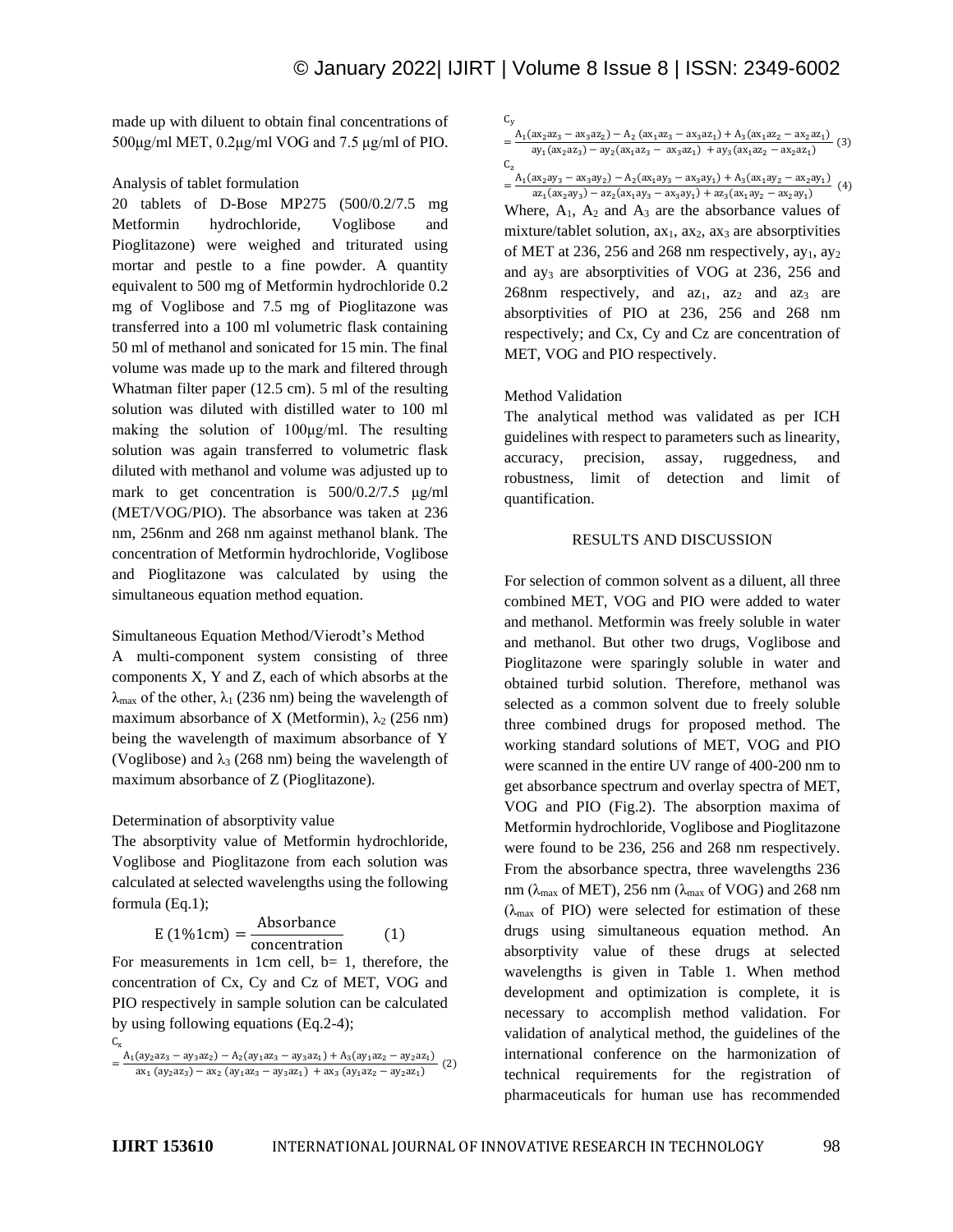validation characteristics including system suitability, accuracy (% recovery), linearity, precision (% RSD) were investigated.

Table 1. Absorptivity values of drugs at selected wavelengths

| Absorptivity value     | Absorbance maxima (nm) |                     |                     |  |  |
|------------------------|------------------------|---------------------|---------------------|--|--|
|                        | $(\lambda_1 - 236)$    | $(\lambda_2 - 256)$ | $(\lambda_3 - 268)$ |  |  |
| MET (ax <sub>1</sub> ) | 0.03836                |                     |                     |  |  |
| MET (ax <sub>2</sub> ) |                        | 0.000270            |                     |  |  |
| MET (ax3)              |                        |                     | 0.000031            |  |  |
| VOG (ay <sub>1</sub> ) | 0.00136                |                     |                     |  |  |
| VOG (ay2)              |                        | 0.48000             |                     |  |  |
| VOG (ay <sub>3</sub> ) |                        |                     | 0.000320            |  |  |
| PIO (az <sub>1</sub> ) | 0.00110                |                     |                     |  |  |
| PIO (az2)              |                        | 0.00154             |                     |  |  |
| PIO (az <sub>3</sub> ) |                        |                     | 0.033100            |  |  |



Fig.2: UV-Visible spectrum of A) Metformin, B) Voglibose, C) Pioglitazone, and D) Overlay spectra

Linearity is the ability of the method to elicit test results that are proportional to the concentration of the analyte in the sample. The proposed method was found to be linear over concentration range of 5-25 μg/ml, 0.2-1 μg/ml and 2-10 μg/ml for MET, VOG and PIO respectively. The standard curves for MET, VOG and PIO were linear and exhibited good correlation coefficient  $(r^2=0.998, 0.999, 0.999)$  respectively (Fig. 3). The result shows an excellent correlation between the absorbance and the concentrations of drugs in the selected range (Table 2).

Accuracy is the closeness of the best result obtained by the method to the true value (Table 3). The concentration recovered should be within  $\pm 2\%$  to the true value. Accuracy of the developed method was confirmed by recovery study as per ICH norms at three different concentration levels of 80%, 100% and 120%. Amount of the drug recovered was calculated using simultaneous equation method for accuracy. The

percentage of the standard added to the pre analyzed sample was calculated and it was found to be 100.04- 100.48% for MET, 98.70-99.70% for VOG and 98.67- 100.27% for PIO indicates good accuracy of the method. The results of recovery studies with statistical validation are shown in Table 4. The precision of analytical procedure expresses the closeness of agreement between a series of measurements obtained from multiple sampling of the homogenous sample under prescribed conditions. Precision is under the same operating conditions over a short interval of time. It was carried out by measuring three different samples of the same concentration at different intervals of time. Intermediate precision expresses precision within laboratory variations: different days, different analysts, different equipment, etc. It was carried out by different analysts.

Table 2. Standard curve data of Metformin, Voglibose, and Pioglitazone

| S.<br>No.                     | Concentration<br>$(\mu g/ml)$ |     |     | Absorbance<br>(nm) |      |      |  |
|-------------------------------|-------------------------------|-----|-----|--------------------|------|------|--|
|                               | <b>MET</b>                    | VOG | PIO | <b>MET</b>         | VOG  | PIO  |  |
|                               |                               | 0.2 |     | 0.21               | 0.15 | 0.06 |  |
| $\mathfrak{D}_{\mathfrak{p}}$ | 10                            | 0.4 |     | 0.41               | 0.27 | 0.13 |  |
| 3                             | 15                            | 0.6 | 6   | 0.59               | 0.41 | 0.19 |  |
|                               | 20                            | 0.8 | 8   | 0.81               | 0.54 | 0.25 |  |
|                               | 25                            |     | 10  | 0.98               | 0.68 | 0.31 |  |

In determination of precision, % RSD were not more than 0.25%, 0.87% and 0.51% for MET, VOG and PIO respectively indicated that the method was precise (Table 5). The % RSD found were within 2.0% which indicates that the system was precise to analyze the sample. Repeatability was determined by the analyzing MET (25μg/ml), VOG (1μg/ml) and PIO  $(10\mu g/ml)$  of drug solution for three replicates (Table 6). The repeatability showed the closeness of the observed results that enhance the reliability of the above method. LOD for MET, VOG and PIO were found to be 0.42, 0.02 and 0.25μg/ml respectively. LOQ for MET, VOG and PIO were found to be 1.27, 0.06 and 0.75μg/ml respectively. The mean standard deviation is 0.005, 0.004 and 0.002 and slope was 0.038, 0.665 and 0.031 for MET, VOG and PIO respectively. Ruggedness is the degree of reproducibility of test results obtained by the analysis of the same samples under a variety of conditions, such as different laboratories or different analysts. Ruggedness of the proposed method was studied by two different analysts using the same experimental and environmental conditions; the results are given in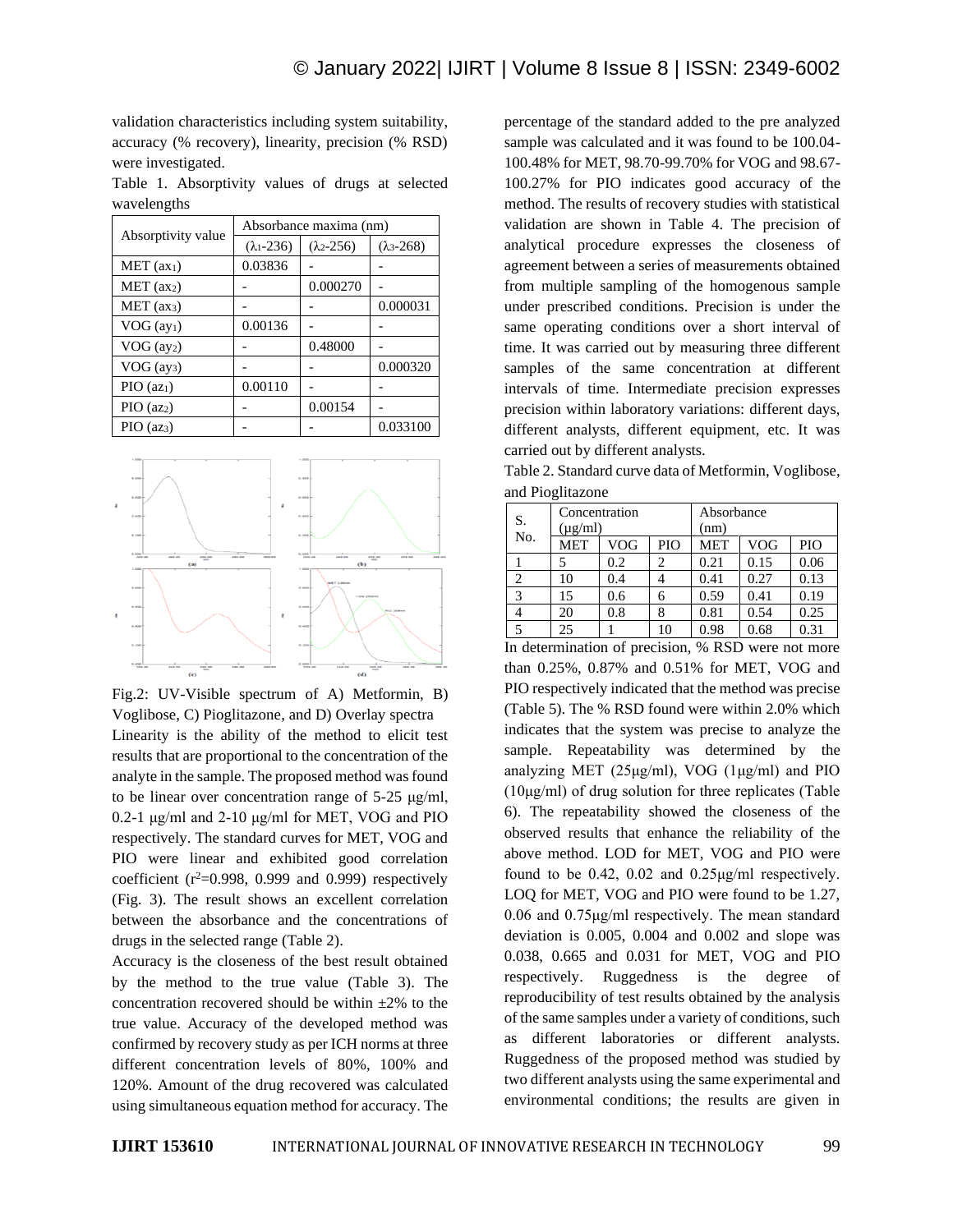Table 7. The % RSD was found to be 0.32-0.90% for MET, 0.38-0.46% for VOG and 0.34-0.76% for PIO respectively. A new UV spectrophotometric method was developed for assay of MET, PIO and VOG in solid dosage form. The validated method was applied for the determination of MET, VOG and PIO in commercially available D-Bose MP275 tablets. The results of assay (n=3) undertaken yielded 100.21 % (% RSD=0.29) of MET, 98.70 % (% RSD=0.44) of PIO and 101.28 % (% RSD=1.3%) of VOG (Table 8). All the results found were in good agreement with the label content of marketed formulation. The result of analysis of tablets formulation and recovery studies obtained by spectrophotometric method was statistically validated and high percentage of recovery studies suggest that the developed method was free

from interferences of excipients generally used in tablet formulation. The developed method was statically validated in terms of linearity, accuracy, precision and reproducibility. Method developed can be conveniently used for quality control and routine determination of Metformin, Voglibose and Pioglitazone in bulk and commercial tablets formulation in pharmaceutical industry.

The developed UV-spectrophotometry method based on the results is new, simple, rapid, robust, precise, accurate and sensitive. Many samples of Metformin, Voglibose and Pioglitazone can be suitably analyzed by this method. Hence, developed and validated method can be conveniently used for quality control and for routine analysis of Metformin, Voglibose and Pioglitazone in pharmaceutical dosage forms.



 $(c)$ 

Fig.3: Standard calibration curve of (a) MET, (b) VOG and (c) PIO Table 3. Accuracy studies for MET, VOG and PIO

| Level % recovery             | Drug       | 80%   |       | 100%  |       | 120%  |       |
|------------------------------|------------|-------|-------|-------|-------|-------|-------|
|                              | <b>MET</b> | 500   | 500   | 500   | 500   | 500   | 500   |
| Amount present<br>(mg/tab)   | <b>VOG</b> | 0.2   | 0.2   | 0.2   | 0.2   | 0.2   | 0.2   |
|                              | PIO        | 7.5   | 7.5   | 7.5   | 7.5   | 7.5   | 7.5   |
|                              | <b>MET</b> | 25    | 25    | 25    | 25    | 25    | 25    |
| Amount taken<br>$(\mu g/ml)$ | <b>VOG</b> | 0.01  | 0.01  | 0.01  | 0.01  | 0.01  | 0.01  |
|                              | PIO        | 0.375 | 0.375 | 0.375 | 0.375 | 0.375 | 0.375 |
|                              | <b>MET</b> | 20    | 20    | 25    | 25    | 30    | 30    |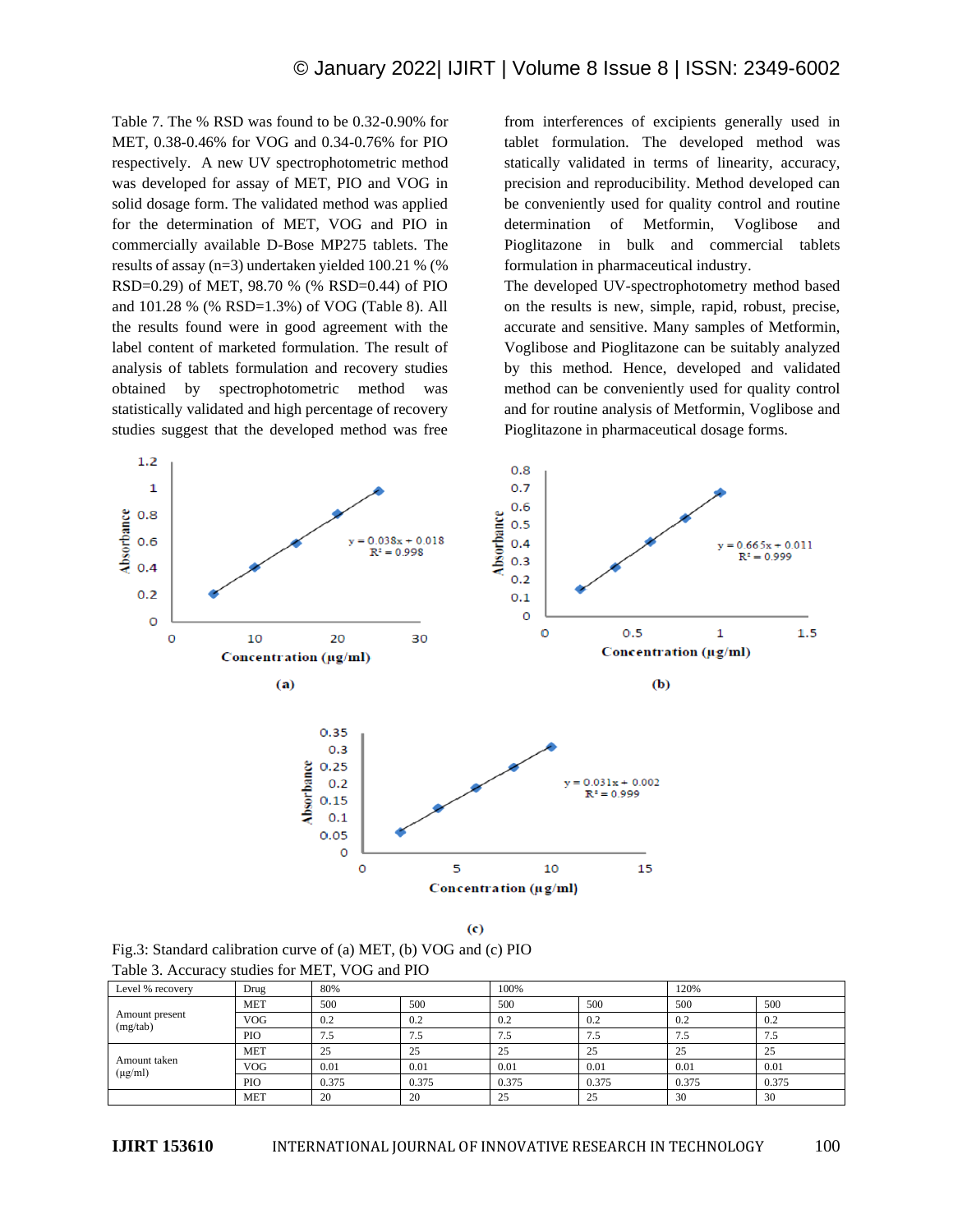# © January 2022| IJIRT | Volume 8 Issue 8 | ISSN: 2349-6002

| std.<br>Amount of<br>drug              | <b>VOG</b> | 0.008  | 0.008  | 0.01   | 0.01   | 0.012  | 0.012  |
|----------------------------------------|------------|--------|--------|--------|--------|--------|--------|
| added $(\mu g/ml)$                     | PIO        | 0.3    | 0.3    | 0.375  | 0.375  | 0.45   | 0.45   |
|                                        | <b>MET</b> | 20.01  | 20.12  | 25.04  | 25.03  | 30.04  | 30.12  |
| Total amount recovered<br>$(\mu g/ml)$ | <b>VOG</b> | 0.008  | 0.008  | 0.01   | 0.01   | 0.012  | 0.012  |
|                                        | PIO        | 0.299  | 0.295  | 0.373  | 0.376  | 0.45   | 0.449  |
| % Recovery                             | <b>MET</b> | 100.04 | 100.48 | 100.16 | 100.12 | 100.16 | 100.48 |
|                                        | <b>VOG</b> | 99.3   | 98.9   | 98.7   | 98.9   | 99.2   | 99.7   |
|                                        | PIO        | 99.73  | 98.67  | 99.47  | 100.27 | 100    | 99.73  |

# Table 4. Statistical validation for accuracy for Metformin, Voglibose, and Pioglitazone

| Recovery | <b>MET</b>         |       | <b>VOG</b>        |       | PIO         |       |
|----------|--------------------|-------|-------------------|-------|-------------|-------|
|          | Mean               | % RSD | Mean              | % RSD | Mean        | % RSD |
| 80%      | $100.26 \pm 0.311$ | 0.31  | $99.10 \pm 0.283$ | 0.29  | 99.20±0.754 | 0.76  |
| 100%     | $100.14 \pm 0.028$ | 0.03  | $98.80 \pm 0.141$ | 0.14  | 99.87±0.566 | 0.57  |
| 120%     | $100.32 \pm 0.226$ | 0.23  | $99.45 \pm 0.354$ | 0.36  | 99.87±0.189 | 0.19  |

All values represents mean  $\pm$  SD (n=3)

# Table 5. Precision data for MET, VOG and PIO

| Drug       | Amount taken $(\mu g/ml)$ | Intra-day                 |       | Inter-day                 |       |  |
|------------|---------------------------|---------------------------|-------|---------------------------|-------|--|
|            |                           | Amount found $(\mu g/ml)$ | % RSD | Amount found $(\mu g/ml)$ | % RSD |  |
|            | 15                        | 14.99                     | 0.12  | 15.03                     | 0.14  |  |
| <b>MET</b> | 20                        | 19.99                     | 0.18  | 20.01                     | 0.12  |  |
|            | 25                        | 25.00                     | 0.57  | 25.04                     | 0.25  |  |
|            | 0.6                       | 0.59                      | 1.17  | 0.60                      | 0.87  |  |
| <b>VOG</b> | 0.8                       | 0.80                      | 0.54  | 0.80                      | 0.74  |  |
|            |                           | 0.99                      | 0.81  | 1.00                      | 0.77  |  |
| PIO        | 6                         | 5.97                      | 0.35  | 6.01                      | 0.45  |  |
|            | 8                         | 7.95                      | 0.52  | 7.97                      | 0.51  |  |
|            | 10                        | 9.99                      | 0.18  | 10.00                     | 0.32  |  |

# Table 6. Repeatability for MET, VOG and PIO

| Repeatability for MET |            |              |                |
|-----------------------|------------|--------------|----------------|
| Conc. $(\mu g/ml)$    | Absorbance | Amount found | % Amount found |
| 25                    | 0.9676     | 24.99        | 99.96          |
| 25                    | 0.9682     | 25.01        | 100.02         |
| 25                    | 0.9688     | 25.02        | 100.08         |
| Mean                  | 0.9682     | 25.01        | 100.02         |
| SD                    | 0.001      | 0.016        | 0.063          |
| % RSD                 | 0.062      | 0.063        | 0.001          |
| Repeatability for VOG |            |              |                |
| $\mathbf{1}$          | 0.6754     | 0.9991       | 99.91          |
| 1                     | 0.6754     | 0.9991       | 99.91          |
|                       | 0.6759     | 0.9998       | 99.98          |
| Mean                  | 0.6756     | 0.9993       | 99.93          |
| SD                    | 0.0003     | 0.0004       | 0.0434         |
| % RSD                 | 0.0427     | 0.0434       | 0.0434         |
| Repeatability for PIO |            |              |                |
| 10                    | 0.3122     | 10.01        | 100.06         |
| 10                    | 0.3125     | 10.02        | 100.16         |
| 10                    | 0.3139     | 10.06        | 100.61         |
| Mean                  | 0.3129     | 10.03        | 100.28         |
| SD                    | 0.001      | 0.029        | 0.293          |
| % RSD                 | 0.290      | 0.292        | 0.292          |

# Table 7. Results of ruggedness

| 0117 | $\%$<br>$-111$<br>TOUIIG. |                     | $\sim$ $\sim$<br>0 <sub>6</sub><br><b>IVDF</b> |             |                      |            |
|------|---------------------------|---------------------|------------------------------------------------|-------------|----------------------|------------|
|      | $ME^{\tau}$               | $\sim$ $\sim$<br>vu | <b>PIO</b>                                     | $-$<br>ME 1 | $- - -$<br>'OC<br>__ | DIC<br>110 |